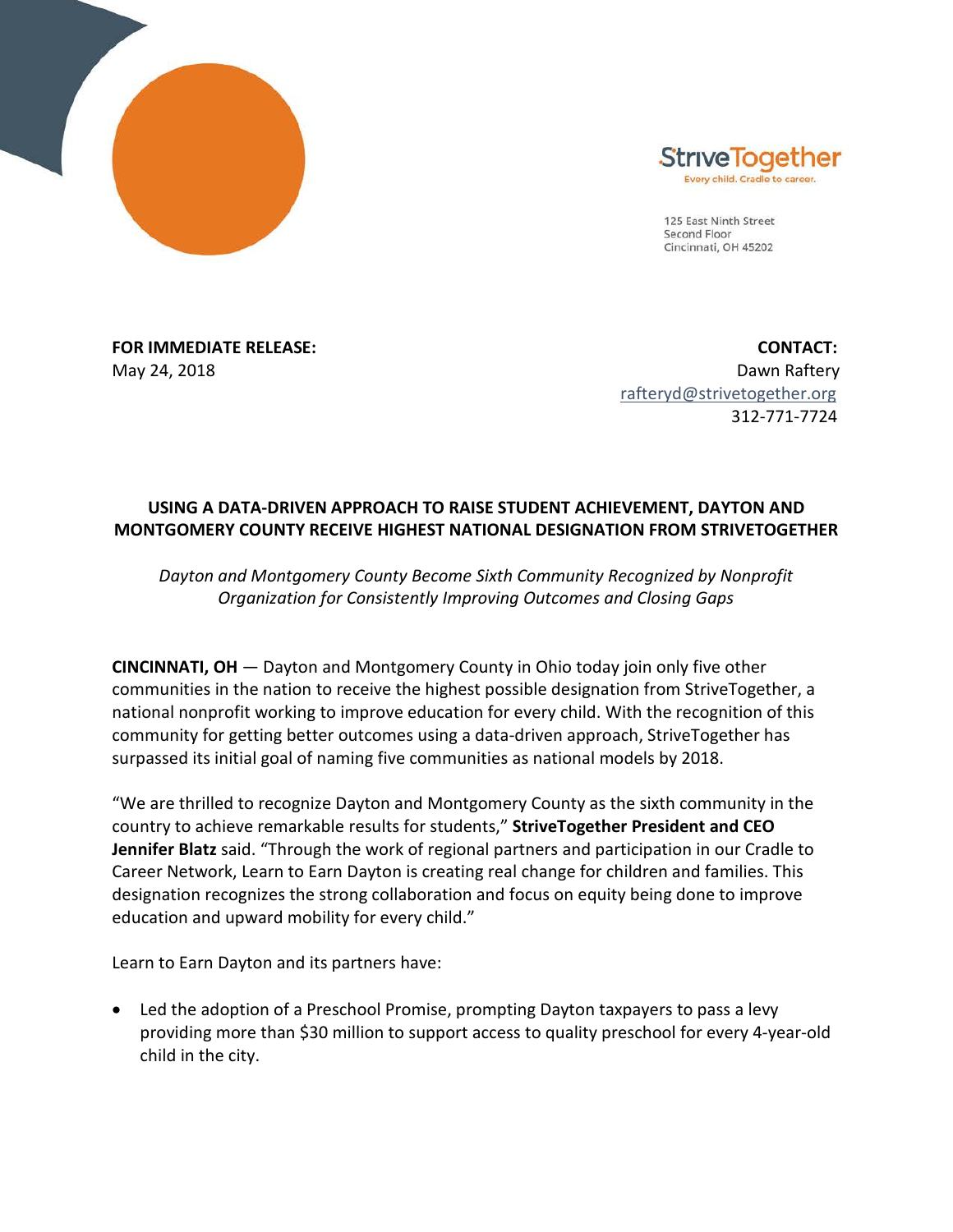- Increased countywide completion rates for federal college student aid to more than 60 percent in 2017 and 2018.
- Initiated a racial inequity awareness campaign that included the release of an [equity report](https://learntoearndayton.org/wp-content/uploads/2017/02/L2ED17_equity-report_1-27-17_web.pdf)  [card,](https://learntoearndayton.org/wp-content/uploads/2017/02/L2ED17_equity-report_1-27-17_web.pdf) stakeholder data walks and early learning summits focused on equity. This work has led to launch of a community-level effort with 15 cross-sector partners to address racial disparities.
- Integrated culturally responsive training into professional development opportunities at Trotwood-Madison City Schools. This includes creating a professional learning community for 20-plus teachers committed to addressing disproportionate discipline rates and improving academic performance for male African-American students.
- Worked to decrease discipline referrals and suspensions and increase academic performance for students in the Boys to Men Program. Each week, male teachers and administrators in the Trotwood-Madison City Schools meet for an hour with male students to set goals and develop social-emotional skills.

"Learn to Earn Dayton is honored by this important recognition from StriveTogether," said Tom Lasley, CEO of Learn to Earn Dayton. "StriveTogether has been critical in helping the Dayton community identify best practices that are helping improve academic achievement and ensure the success of every Montgomery County child from cradle-to-career."

The five other communities that have received StriveTogether's highest recognition are Cincinnati/Northern Kentucky [\(StrivePartnership\)](https://www.strivetogether.org/news/greater-cincinnati-recognized-for-improving-outcomes-for-students-across-region/), Dallas County [\(The Commit Partnership\)](https://www.strivetogether.org/news/strivetogether-recognizes-dallas-county-raising-student-achievement/), Portland/Multnomah County, Ore. [\(All Hands Raised\)](https://www.strivetogether.org/news/multnomah-county-receives-highest-designation-student-success/), Racine County, Wis. [\(Higher Expectations](https://www.strivetogether.org/news/racine-county-recognized-raising-student-achievement-across-region/)  [for Racine County\)](https://www.strivetogether.org/news/racine-county-recognized-raising-student-achievement-across-region/) and Tacoma, Wash. [\(Graduate Tacoma\)](https://www.strivetogether.org/news/graduate-tacoma-receives-highest-strivetogether-national-designation-increasing-student-achievement/).

Now, thanks to a major funding commitment from Ballmer Group, the StriveTogether Cradle to Career Network will accelerate progress for children through a community challenge fund, with up to \$10 million annually in investment over six years. Ballmer Group is an organization cofounded by philanthropist Connie Ballmer and her husband Steve Ballmer, chairman of the LA Clippers and former CEO of Microsoft. Ballmer Group works to improve economic mobility for children and families in the U.S. who are disproportionately likely to remain in poverty.

###

## **About StriveTogether**

[StriveTogether](http://www.strivetogether.org/) leads a national movement of nearly 70 communities to get better results in every child's life. We coach and connect partners across the country to close gaps by using local data, especially for children of color and low-income children. Communities using our proven approach have seen measurable gains in kindergarten readiness, academic achievement and postsecondary success. The StriveTogether Cradle to Career Network reaches 10.4 million students, involves 10,800 organizations and has partners in 30 states and Washington, D.C.